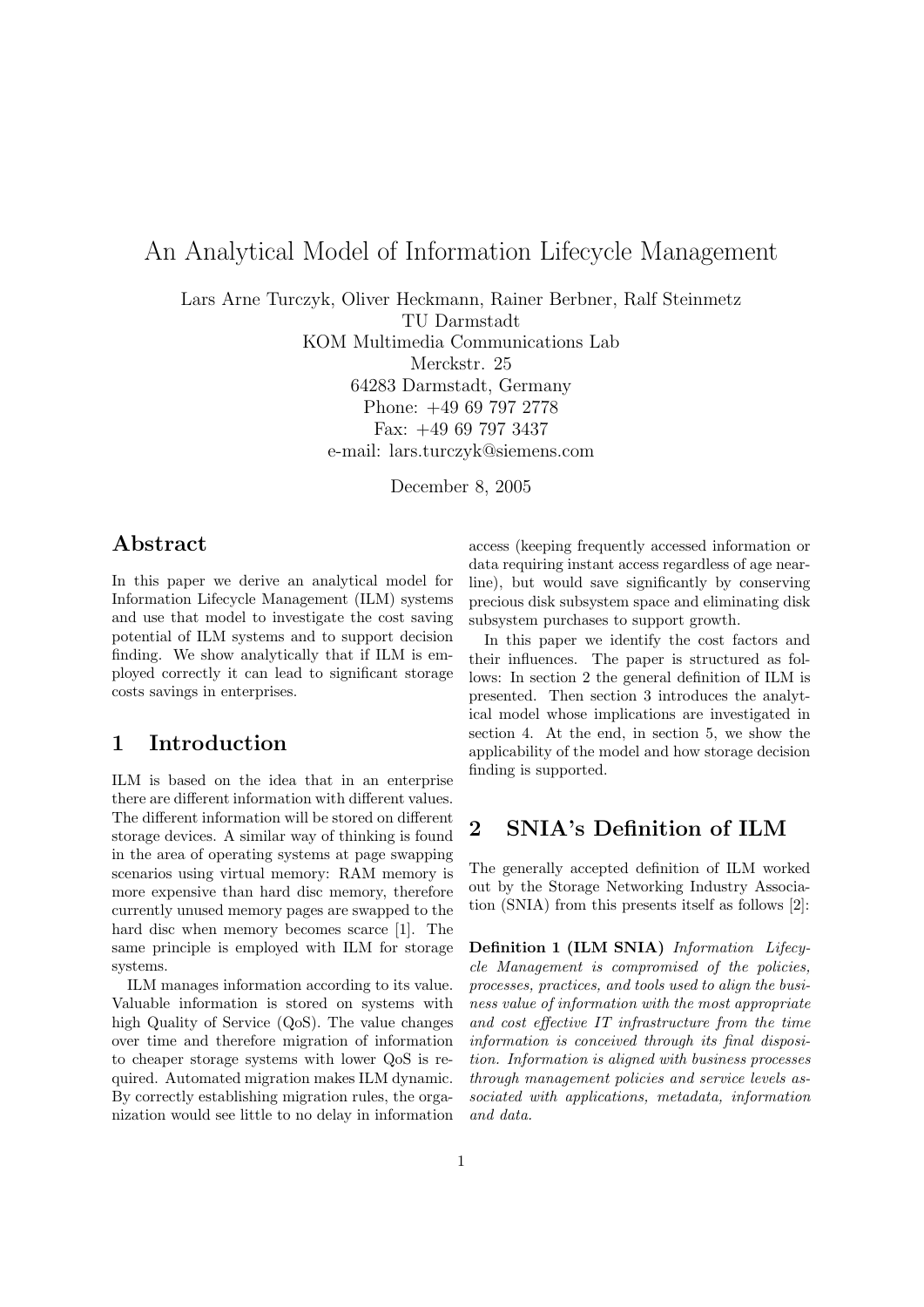This definition forms the basis for an accurate occupation with ILM. Nevertheless this definition is too general to derive a mathematical model for ILM. Therefore we will generate a model to get results for ILM solutions. The model is derived canonically starting with 1-dimensional considerations which will be generalized by multidimensional considerations.

## 3 Analytical Model for ILM

In this chapter an analytical model based on analyst studies is derived. First we check if the effects of data growth are neutralized by price declining (or performance improvement) of storage components. Of course the well-known Moore's law [3] and similar predictions can be applied for deriving the model. Here analysts' statements are used to take the current market into account to provide more specific predictions.

The following table summarizes all used abbreviations in order to support the reading of the paper.

| g, g(t)                       | growth rate of capacity demand            |
|-------------------------------|-------------------------------------------|
| $g_i(t)$                      | growth rate of capacity demand            |
|                               | in hierarchy i                            |
| d, d(t)                       | price decline per GB                      |
| $d_i(t)$                      | price decline per GB in hierarchy i       |
| c(t)                          | cost.                                     |
| ${}^nc(t)$                    | n-dimensional cost                        |
| a(t)                          | total amount of needed capacity           |
| $a_i(t)$                      | amount of needed capacity                 |
|                               | in hierarchy i                            |
| p(t)                          | price of needed capacity                  |
| $p_i(t)$                      | price of needed capacity                  |
|                               | in hierarchy i                            |
| ManC                          | managing cost                             |
| $\alpha_i$                    | hierarchy i's fraction of the total       |
|                               | amount of needed capacity                 |
| $\beta_i$                     | price factor between hierarchy i          |
|                               | and hierarchy 1 with $\beta_1 = 1$ always |
| $n_r = \frac{n_c(t)}{1_c(t)}$ | ratio between                             |
|                               | n-dim.cost and 1-dim. cost                |

Table 1: Abbreviations

### 3.1 Data Growth

The University of California in Berkeley concluded that in 2002 alone around 5 exabytes  $(10^{18}$  Bytes) of new "stored information" (paper, film, magnetic, and optical storage media) were produced. This is less than one third of the new information that is communicated through electronic information flows (telephone, radio and TV, Internet) which is about 17,7 exabytes [4].

Even more amounts of data will be produced over the next few years, several analysts report. They all speak of steadily growing capacity demand. The compound annual growth rate (CAGR) varies between 60% and 100%. Metagroup identified a growth rate of 60% [5]. In 2001 IDC estimated a CAGR of 76% over the years 2000-2004 [6]. A report created in 2003 by Horison speaks of a CAGR for data demands over the next few years of 60%- 70% [7]. Although the exact value is not known the tendency is obvious. Effects of the increasing demand are seen in the business reports of storage supplier companies. In 2005 IDC detected a continued acceleration of the annual growth rate leading also to revenue growth at EMC, Dell and Network Appliances [8].

To conclude we assume the capacity demand grows by a factor  $g \in [0.6; 1.0]$  per year.

This factor represents the overall demand and includes any demand reducing effects like deleting.

#### 3.2 Price Decline of Hardware

As the tendency for demand is growing the tendency for storage prices is declining. Again analysts give a range of prognoses. Between 1998 and 2001 McKinsey determined for the price pergigabyte (GB) a CAGR of -36% [6]. IDC took a look at the prices per GB between 2001 and 2003. In 2003 per-gigabyte external storage prices fell - 33%, while in 2002 and 2001, they fell down -40% and -43% respectively. So the CAGR between 2001 and 2003 is -36% [8].

To conclude we assume the prices per GB decline realistically by a factor  $d \in [-0.33; -0.36]$  per year. This factor only influences the hardware cost.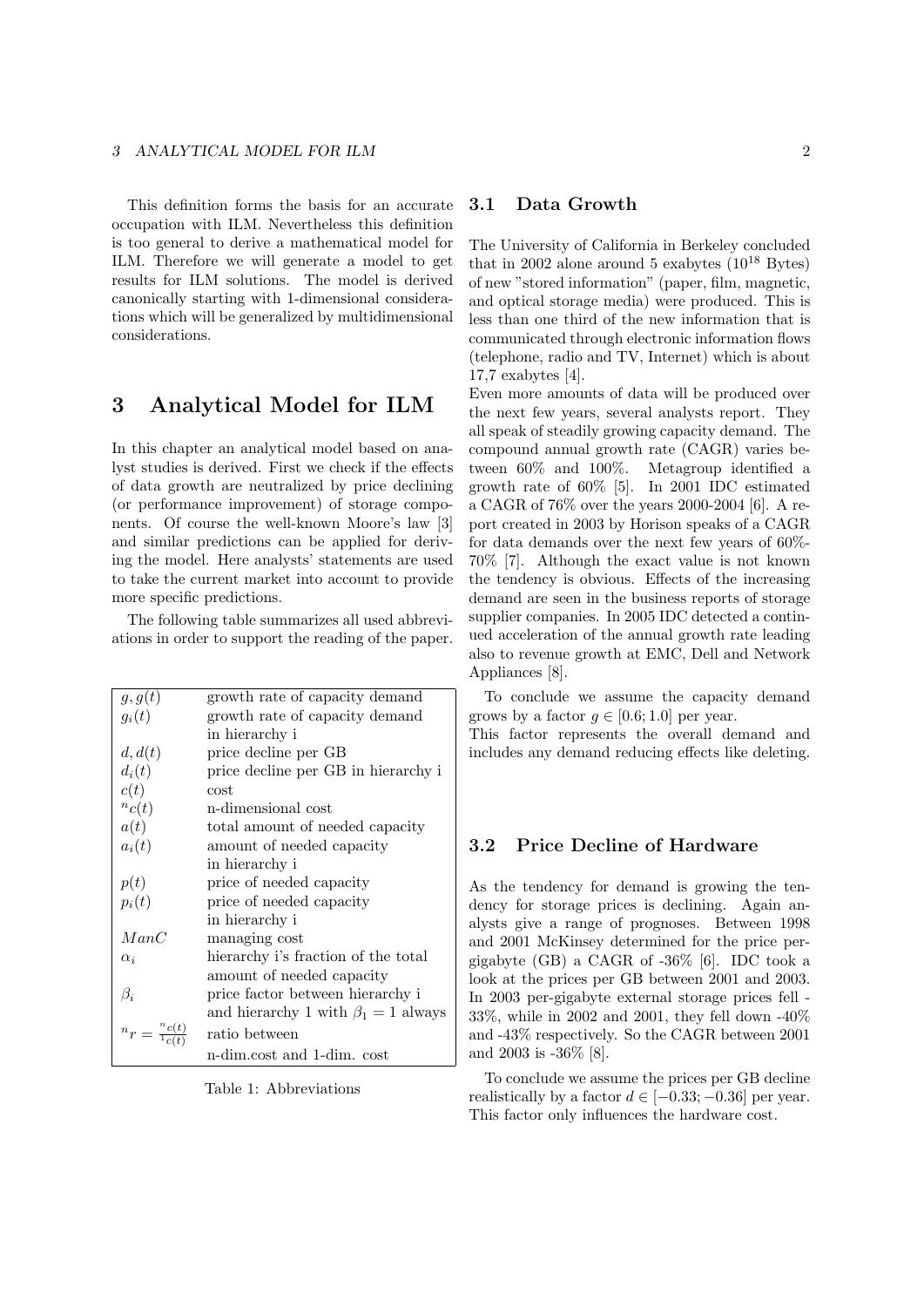#### 3.3 Managing Cost

The cost situation changes when considering the total cost of ownership (TCO). Both Gartner and IDC reported that an enterprise spends an average of \$3 managing storage for every \$1 spent on hardware [5]. Additionally Gartner Group speaks of \$3,5 being spent for managing each \$1 spent for storage hardware [9]. It is obvious that the effect of growing demand is not neutralized by the effect of price decline. This relation of approximately 3:1 between managing cost (ManC) and hardware cost has to be considered in the cost model, too. To derive the model step by step we first define hardware cost and then extend the model.

#### 3.4 1-dimensional Cost Model

Hardware cost is a function of needed capacity and the price per GB. To consider the cost development over a period of time the integral of the function is calculated.

**Definition 2 (Hardware Cost)** Let  $a(t)$  be the amount of needed storage capacity at time t,  $p(t)$ the price for storage capacity at time t and  $c(t)$  the cost of the storage realization at time t.

Then  $c(t)=a(t)$   $p(t)$  and the storage cost over a period of time from  $t_0$  to t is:

$$
\int_{t}^{t_0} c(t)dt = \int_{t}^{t_0} a(t) \cdot p(t)dt
$$

The following conclusion specifies the composition of  $a(t)$  and  $q(t)$ .

**Conclusion 1** When  $q(t)$  is the function of capacity growth and  $d(t)$  is the function of price decline the cost is:

$$
\int_{t}^{t_{0}} c(t)dt = \int_{t}^{t_{0}} a(t) \cdot p(t)dt
$$
  
= 
$$
\int_{t}^{t_{0}} a(t_{0})(1 + g(t))^{t} \cdot p(t_{0})(1 + d(t))^{t} dt
$$
  
with  

$$
a(t) = a(t_{0}) \cdot (1 + g(t))^{t} [Bytes] and
$$
  

$$
p(t) = p(t_{0}) \cdot (1 + d(t))^{t} [E_{yte}^{ULR}]
$$

Now we add the administration cost mentioned already and get the TCO:

Definition 3 (TCO) Let ManC be the managing cost needed to be spent when employing purchased hardware. Then the total cost of ownership is:

$$
c(t) = \int_{t}^{t_0} a(t_0)(1+g(t))^t \cdot p(t_0)(1+d(t))^t dt + ManC
$$

ILM categorizes the demand and moves information items from higher hierarchies to lower ones in order to reduce the demand for new hardware in the highest hierarchy. ILM takes into account that in enterprises a lot of unused data is stored on high performance storage devices [10, 11, 12]. ILM assumes that the storage environment employs different hierarchies. Hence the cost model for ILM has to be extended to reflect the n-dimensional characteristic of an ILM solution.

### 3.5 n-dimensional Cost Model

When information are migrated between different hierarchies the cost per each hierarchy has to be considered.

Definition 4 (Multidimensional Cost) The TCO for an n-dimensional ILM solution is:

$$
{}^{n}c(t) := \sum_{i=1}^{n} \int_{t_0}^{t} a_i(t) \cdot p_i(t)dt + ManC
$$

with

$$
a_i(t) = (1 + g_i(t))^t
$$

the amount of needed storage capacity in hierarchy level i at time t,

 $p_i(t) = (1 + d_i(t))^t$ 

the price for storage capacity in hierarchy level i at time t.

The SNIA End User Council (EUC) Top Ten Pain Points survey showed that end-users ranked their pain points in the following order: Costs (price and TCO) have the highest priority before "the challenge of managing growth and meeting capacity needs" [13].

This shows that cost is the driving factor for decisions concerning storage. Therefore the cost effects of ILM have to be investigated.

In chapters 3.1, 3.2 and 3.3 we have shown that there are useful ways to attach value to each single cost factor. In the next chapter we focus on the hardware cost and show that there are positive effects when employing ILM.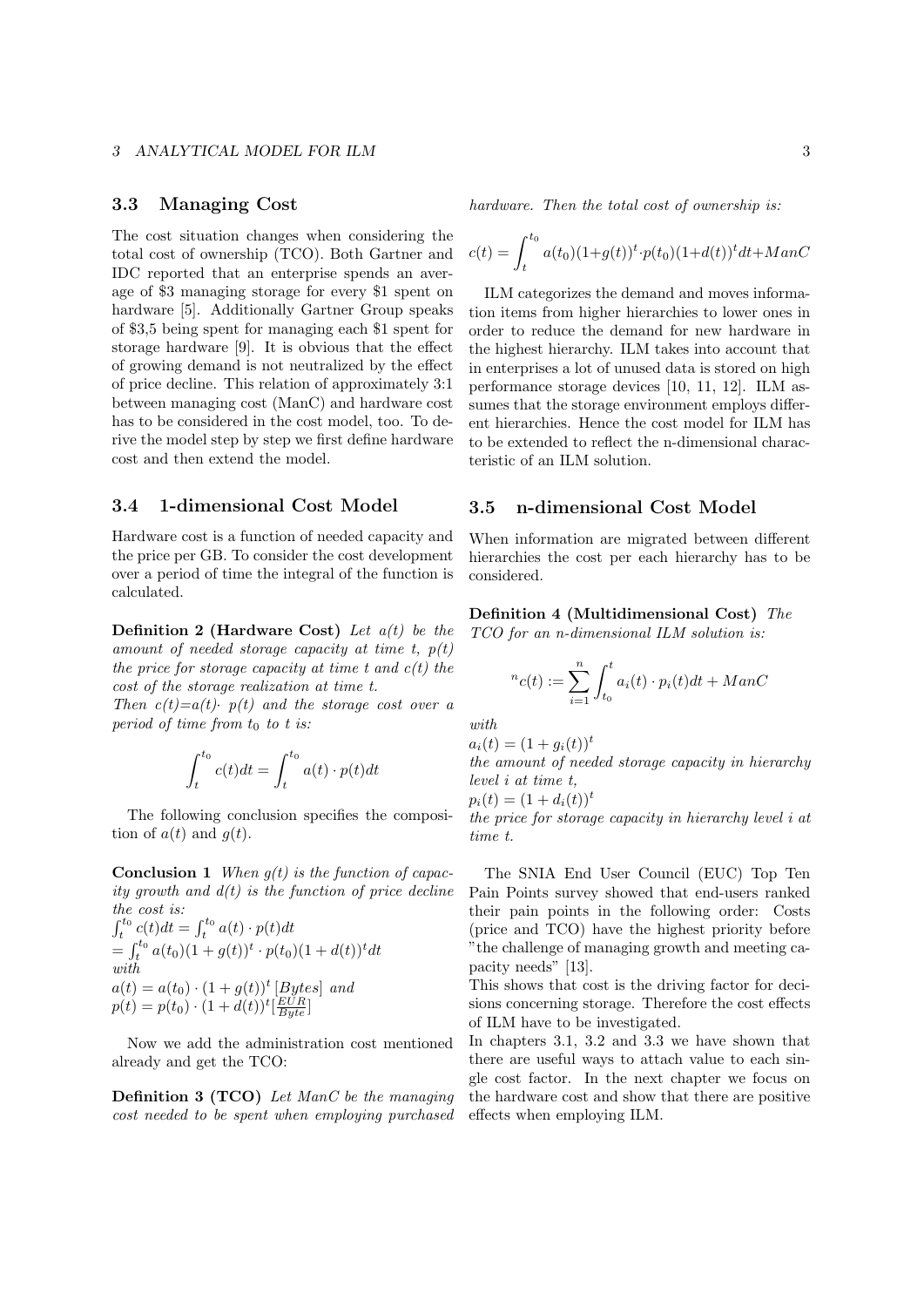### 4 Analysis of ILM systems

In ILM the storage hierarchies have different costs. Assuming hierarchy 1 is more expensive than hierarchy 2, etc., then there is a  $\beta_i < 1$  with  $p_i(t) = \beta_i \cdot p_{i-1}(t)$  for all  $i \leq n$ .

Further the amount of needed storage capacity  $a_i(t)$ for hierarchy i is a fraction of  $a(t)$ :

 $a_i(t) = \alpha_i \cdot a(t)$  with  $\alpha_i < 1$  and  $\sum_{i=1}^{n} \alpha_i = 1$ 

$$
\sum_{i=1}^{n} \alpha_i = 1
$$

 $\beta_i$  defines the price relation to the highest and most expensive hierarchy.  $\alpha_i$  defines the portion of the overall volume stored on hierarchy i.

We will show that  $\alpha_i$  and  $\beta_i$  are effective parameters for deciding on an ILM solution. Of course  $a(t)$ and  $p(t)$  also have effects. But  $a(t)$  is determined by the starting situation of the relevant enterprise and develops according to the day after day business. Neither the starting value is changeable nor is it the intention of ILM to influence the business. Furthermore  $p(t)$  is influenced by the global markets and not changeable.

Thus  $\alpha_i$  and  $\beta_i$  are the controllable parameters.  $\beta_i$ is determined by the choice of employed technology. Choosing an appropriate technology is one task of ILM concept.  $\alpha_i$  is determined by specific requirements of the related enterprise, ie. after conducting an assessment the different QoS requirements are determined and the related volumes  $\alpha_i$  are assigned.

In the next section we define some assumptions and derive results which are directly connected to the  $\alpha_i$ 's and  $\beta_i$ 's.

### 4.1 Assumptions

There are three assumptions to be made:

- 1.  $d_i(t)$  are the same for all hierarchies.
- 2.  $g_i(t)$  are the same for all hierarchies.
- 3.  $d(t)$  and  $q(t)$  are constant.

As shown in chapters 3.1 and 3.2 these assumptions are allowed and analysts give advice for their general conditions.

The assumptions simplify the model. With the simplified model the effects of price per capacity and amount of capacity needed are derived. The effects are still there when the assumptions are neglected. Therefore the assumptions are not necessarily needed to apply the results.

Now we look at the multidimensional hardware cost. First we look at the ratio between 1-dimensional cost and 2-dimensional cost and afterwards we increase the dimensions.

#### 4.2 2-dimensional Cost

In order to get the ratio between 1-dimensional and 2-dimensional cost we divide  $c(t)$  by  $\frac{1}{c(t)}$ :

$$
\frac{^{2}c(t)}{^{1}c(t)} = ^{2}r(t)
$$
\n
$$
= \frac{\int_{t_{0}}^{t} a_{1}(t) \cdot p_{1}(t)dt + \int_{t_{0}}^{t} a_{2}(t) \cdot p_{2}(t)dt}{^{1}c(t)}
$$
\n
$$
= \frac{\int_{t_{0}}^{t} \alpha_{1}a_{1}(t) \cdot \beta_{1}p_{1}(t)dt + \int_{t_{0}}^{t} \alpha_{2}a_{1}(t) \cdot \beta_{2}p_{1}(t)dt}{^{1}c(t)}
$$
\n
$$
= \frac{\alpha_{1}\beta_{1}\int_{t_{0}}^{t} a_{1}(t) \cdot p_{1}(t)dt + \alpha_{2}\beta_{2}\int_{t_{0}}^{t} a_{2}(t) \cdot p_{2}(t)dt}{\int_{t_{0}}^{t} a_{1}(t) \cdot p_{1}(t)dt}
$$
\n
$$
\sum \alpha_{i} = 1, \beta_{i} = 1, \beta_{i} \neq 1 < 1, \beta_{i} \neq 1
$$

It is shown that ILM influences hardware cost. A cost reduction is achieved by categorizing the storage demand into hierarchies. The main characteristics of different hierarchies are different costs resulting from different QoS. QoS summarizes in particular characteristics like security, backup frequency or access speed [14]. Thus ILM reduces the demand for new hardware in the most expensive information class. This leads to a reduction in the hardware cost.

 $c(t)$ 

The effect shown with  $n=2$  can be generalized for  $n > 2$ . Each new hierarchy i,  $i > 2$ , reduces the cost if there is an amount of data  $a_i(t) = \alpha_i \cdot a(t)$ , to be categorized in the hierarchy.

It is obvious that theoretically the number of information classes can be high. In reality the storage environment becomes quite complex with many hierarchies and managing cost increase. Thus the TCO for each new hierarchy in the case  $n > 2$  has to be considered.

### **4.3** Effects of  $\alpha$  and  $\beta$  on  $^2r$

As shown before, ILM has positive effects on cost. To analyze how influential the employment of ILM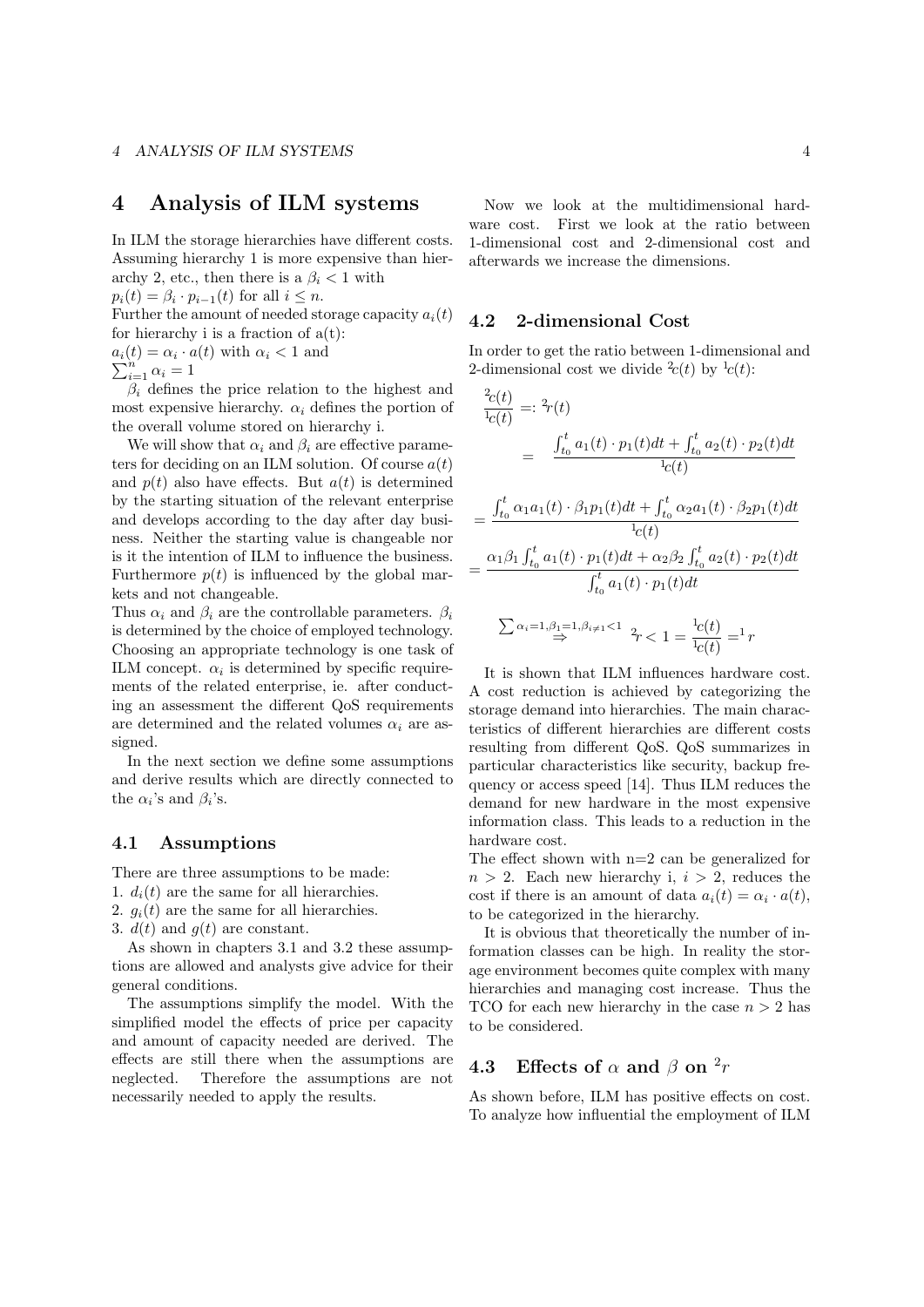#### 4 ANALYSIS OF ILM SYSTEMS 5

is  $\alpha$  and  $\beta$  have to be examined. In case of  $^2r$ ,  $\alpha_2$ and  $\beta_2$  have to be examined<sup>1</sup>.

$$
{}^{n}r = \sum_{i=1}^{n} \alpha_i \beta_i \cdot \int_{t}^{t_0} a_1(t) \cdot p_1(t) dt
$$

To analyse the effects of  $\alpha_i$  and  $\beta_i$  on <sup>n</sup>r the sum  $\sum_{i=1}^{n} \alpha_i \beta_i$  is investigated.

Apparently there are degenerated values like  $\alpha_2 = 0, \ \alpha_2 = 1, \ \beta_2 = 1 \ \text{or} \ \beta_2 = 0.$  These values do not represent a 2-dimensional ILM solution. Therefore they are excluded.

For non-degenerated  $\alpha_2$  and  $\beta_2$  the following graphic shows the effects on  $2r$ :



Figure 1: Effects of  $\alpha_2$  and  $\beta_2$  on  $^2r$ 

It is shown that  $\alpha_2$  and  $\beta_2$  each have impact on <sup>2</sup>r. If  $\beta_2$  is close to 1 (= $\beta_1$ ) the effect is almost 0, in fact irrespective of  $\alpha_2$ .

The effects on  $2r$  depend on the distance between  $\alpha_1$  and  $\alpha_2$  and the distance between  $\beta_1$  and  $\beta_2$ .

This means that for ILM scenarios the number of hierarchies is limited by the effects of cost. Therefore not every hierarchy is worth being established. In the next sub-chapter we show that the adding of a hierarchy can lead to neutral and even negative effects.

## **4.4** Effects of  $\alpha_i$  and  $\beta_i$  on  $\mathbb{R}^n$

In the multidimensional case with  $n>2$  similar effects like those for  $2r$  can be expected. As seen for n=2 the effects depend on the distance between the  $\alpha_i$  and the difference between the  $\beta_i$ . Since  $\sum_{i=1}^{n} \alpha_i = 1$  there is a constraint influencing the distances between  $\alpha_i$ .

We show two cases, where the effects of  $\alpha_i$  and  $\beta_i$ are considered. In each case four different dimensions ( $n=2$ ,  $n=3$ ,  $n=4$  and  $n=5$ ) are investigated. Case 1 reflects a situation where the portion of hierarchy 1 is fix 50%. Although there is potential for all hierarchies n and the prices are well arranged, the influences of  $\alpha_i$  and  $\beta_i$  cancel out each other.

Case 1:

| $n=2$ $\alpha_1 = 1/2$ $\alpha_2 = 1/2$ |                                                                           |  |                                                                                            |
|-----------------------------------------|---------------------------------------------------------------------------|--|--------------------------------------------------------------------------------------------|
|                                         | $n=3$ $\alpha_1 = 1/2$ $\alpha_2 = 1/4$ $\alpha_3 = 1/4$                  |  |                                                                                            |
|                                         | $n=4$ $\alpha_1 = 1/2$ $\alpha_2 = 1/6$ $\alpha_3 = 1/6$ $\alpha_4 = 1/6$ |  |                                                                                            |
|                                         |                                                                           |  | $n=5$ $\alpha_1 = 1/2$ $\alpha_2 = 1/8$ $\alpha_3 = 1/8$ $\alpha_4 = 1/8$ $\alpha_5 = 1/8$ |

|  | $n=2$ $\beta_1 = 1$ $\alpha_2 = 1/2$                                                |  |  |
|--|-------------------------------------------------------------------------------------|--|--|
|  | $n=3$ $\beta_1 = 1$ $\beta_2 = 2/3$ $\beta_3 = 1/3$                                 |  |  |
|  | $n=4$ $\beta_1 = 1$ $\beta_2 = 3/4$ $\beta_3 = 2/4$ $\beta_4 = 1/4$                 |  |  |
|  | $n=5$ $\beta_1 = 1$ $\beta_2 = 4/5$ $\beta_3 = 3/5$ $\beta_4 = 2/5$ $\beta_5 = 1/5$ |  |  |

Now the relating  $\overset{n}{\cdot}r$  for case 1 are considered.  $n_r = \sum_{i=1}^n \alpha_i \beta_i \int_t^{t_0} a_1(t) \cdot p_1(t) dt$ Calculation of the term  $\sum_{i=1}^{n} (\alpha_i \cdot \beta_i)$ : n=2:  $\sum_{i=1}^{2} (\alpha_i \cdot \beta_i) = 1/2 \cdot 1 + 1/2 \cdot 1/2 = 0.75$ n=3:  $\sum_{i=1}^{3} (\alpha_i \cdot \beta_i) = 1/2 \cdot 1 + 1/4 \cdot 2/3 + 1/4 \cdot 1/3 = 0.75$ n=4:  $\sum_{i=1}^{4} (\alpha_i \cdot \beta_i) = 1/2 \cdot 1 + 1/6 \cdot 3/4 + 1/6 \cdot 2/4$  $+1/6 \cdot 1/4 = 0.75$ n=5:  $\sum_{i=1}^{5} (\alpha_i \cdot \beta_i) = 1/2 \cdot 1 + 1/8 \cdot 4/5 + 1/8 \cdot 3/5 + 1/8 \cdot 2/5$  $+1/8 \cdot 1/5 = 0.75$ Although the added hierarchy is cheaper than all

existing hierarchies, the positive effect of smaller  $\beta_n$  is compensated by smaller  $\alpha_i$ .

The next case shows that even when the amount of stored data in hierarchy 1 is reduced by adding a new hierarchy, the effect becomes more and more marginal.

#### Case 2:

| $n=2$ $\alpha_1 = 1/2$ $\alpha_2 = 1/2$ |                                                                           |  |                                                                                            |
|-----------------------------------------|---------------------------------------------------------------------------|--|--------------------------------------------------------------------------------------------|
|                                         | $n=3$ $\alpha_1 = 1/3$ $\alpha_2 = 1/3$ $\alpha_3 = 1/3$                  |  |                                                                                            |
|                                         | $n=4$ $\alpha_1 = 1/4$ $\alpha_2 = 1/4$ $\alpha_3 = 1/4$ $\alpha_4 = 1/4$ |  |                                                                                            |
|                                         |                                                                           |  | $n=5$ $\alpha_1 = 1/5$ $\alpha_2 = 1/5$ $\alpha_3 = 1/5$ $\alpha_4 = 1/5$ $\alpha_5 = 1/5$ |
|                                         |                                                                           |  |                                                                                            |

|  | $n=2$ $\beta_1 = 1$ $\beta_2 = 1/2$                                                 |  |  |
|--|-------------------------------------------------------------------------------------|--|--|
|  | $n=3$ $\beta_1 = 1$ $\beta_2 = 2/3$ $\beta_3 = 1/3$                                 |  |  |
|  | $n=4$ $\beta_1 = 1$ $\beta_2 = 3/4$ $\beta_3 = 2/4$ $\beta_4 = 1/4$                 |  |  |
|  | $n=5$ $\beta_1 = 1$ $\beta_2 = 4/5$ $\beta_3 = 3/5$ $\beta_4 = 2/5$ $\beta_5 = 1/5$ |  |  |

Now the relating  $n_r$  for case 2 are considered.  $n_r = \sum_{i=1}^n \alpha_i \beta_i \int_t^{t_0} a_1(t) \cdot p_1(t) dt$ 

<sup>&</sup>lt;sup>1</sup>Due to determination of  $\alpha_2$ ,  $\alpha_1$  is determined, too.  $\beta_1 =$ 1 always.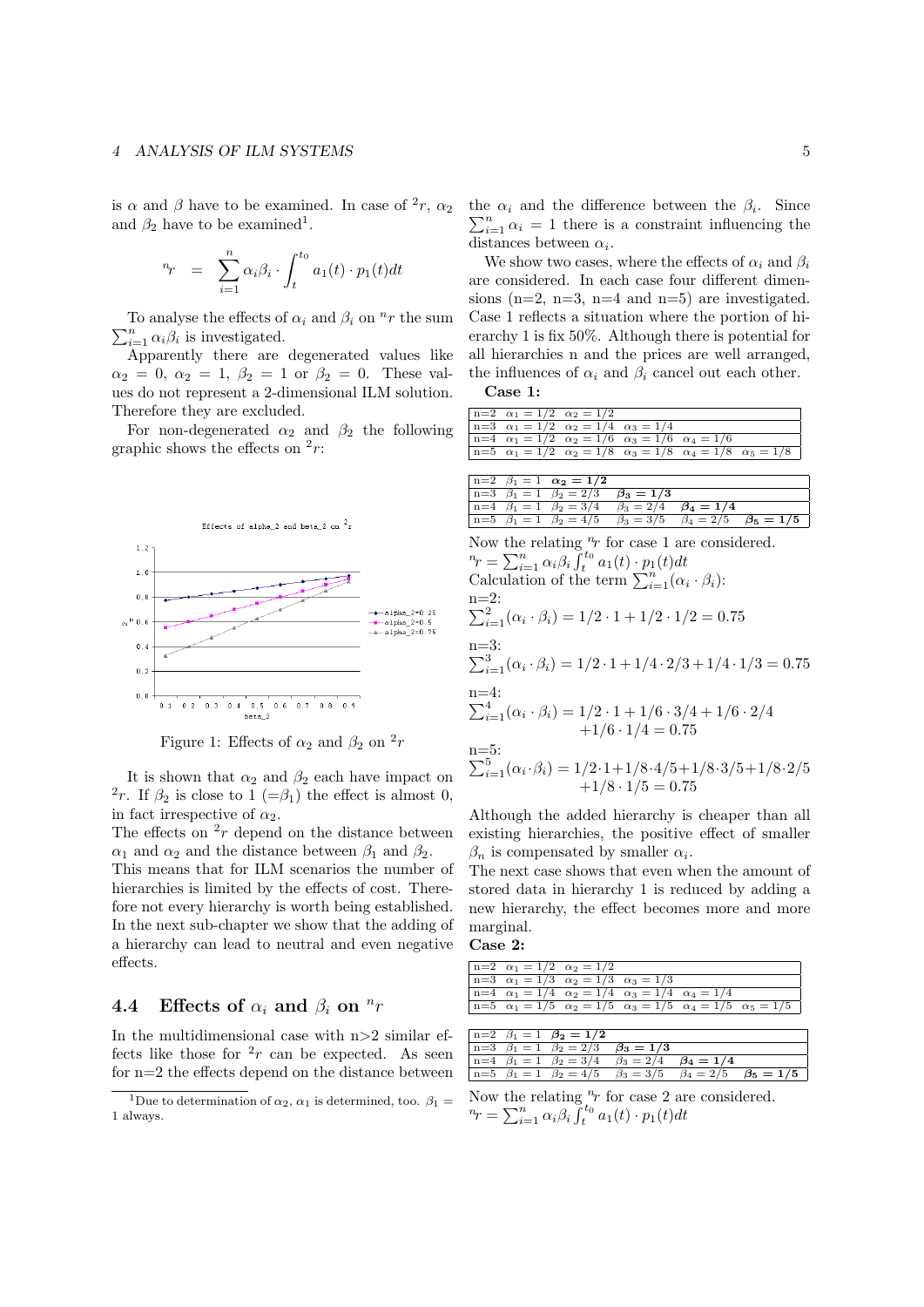Calculation of the term  $\sum_{i=1}^{n} (\alpha_i \cdot \beta_i)$ : n=2:  $\sum_{i=1}^{2} (\alpha_i \cdot \beta_i) = 1/2 \cdot 1 + 1/2 \cdot 1/2 = 0.75$ n=3:  $\sum_{i=1}^{3} (\alpha_i \cdot \beta_i) = 1/3 \cdot 1 + 1/3 \cdot 2/3 + 1/3 \cdot 1/3 = 0.667$ n=4:  $\sum_{i=1}^{4} (\alpha_i \cdot \beta_i) = 1/4 \cdot 1 + 1/4 \cdot 3/4 + 1/4 \cdot 2/4$  $+1/4 \cdot 1/4 = 0.625$ n=5:  $\sum_{i=1}^{5} (\alpha_i \cdot \beta_i) = 1/5 \cdot 1 + 1/5 \cdot 4/5 + 1/5 \cdot 3/5$  $+1/5 \cdot 2/5 + 1/5 \cdot 1/5 = 0.6$ 

In case 2 each adding of a new information class creates a positive effect, of course. But it is shown that the advantage of adding a hierarchy becomes more and more marginal (0.75 vs. 0.667 vs. 0.625 vs. 0.6).

Summary Cases 1 and 2:

It is shown that  $\alpha_i$  and  $\beta_i$  are the only individually adjustable parameters in an ILM scenario. In order to get the highest gain realizing ILM scenarios they have to be determined sensitively.

Now, for a specific case we show, how decisions for ILM can be made.

# 5 Application of the multidimensional cost model

In chapter 4 we showed that  $\alpha_i$  and  $\beta_i$  are effective factors for cost calculations and therefore for purchase decisions. The question is "How to determine these factors?". For the price factors  $\beta_i$ the answer is given by technology. The different storage technologies have different prices. The price relations are given by market analysts. The price difference between enterprise disk (FC, SCSI, FICON, ESCON<sup>2</sup> ) and midrange disk (SCSI, FC) is 2.5:1. The price difference between midrange disk and low cost disk  $(S-ATA^3)$  is 3:1. The price difference between low cost disk and automated tape is 6:1 [7].

These are quite useful results and complete the estimations given in chapters 3.1, 3.2, 3.3. What is missing are the potential factors  $\alpha_i$ . How many

gigabytes are needed in the different hierarchies? Is there enough potential for ILM? To get these figures we conducted a case study in spring 2005. In the case study we investigated a database of a german DAX-30 company. The access patterns of 150,000 files were investigated. A random sample of 1,000 files was taken and all accesses were logged. The logging of all accesses since creation of each file provided the following results [12]:

There were more than 150,000 files on the system and 89 percent of them were not accessed 90 days after their creation.



Figure 2: Access Probabilities

Therefore in this case the potential factors are:  $\alpha_1 = 0.11$  and  $\sum_{i \neq 1}^{n} \alpha_i = 0.89$ .

Looking the results of the case study we consider necessary to create an ILM concept, because 89 percent of the files could be migrated. The question is "How many hierarchies?". Since currently there is one hierarchy only, the answer is 2 or 3. It is not advisable to create too much hierarchies. As we showed in chapter 4 the effects become more and more marginal. If the distinction in two hierarchies is enough, 2-dimensional ILM should be applied.

Assuming there are requirements for more than two hierarchies the potential of 0.89 has to be distributed over hierarchies 2 and 3. Let be  $\alpha_2 = 0.3$  and  $\alpha_3 = 0.59$  ( $\alpha_1 = 0.11$ ). Then a 3 dimensional-ILM solution of a 1.3 TeraByte database would, for example, look like:

Total Volume: 1.3 TeraBytes

Storage hierarchy 1: Enterprise Disk (FC), required capacity: 143 GB Storage hierarchy 2: Low Cost Disk (S-ATA), required capacity: 390 GB

Storage hierarchy 3:

<sup>2</sup>Fibre Channel, Small Computer System Interface, Fiber Connectivity, Enterprise Systems Connection

<sup>3</sup>Serial Advanced Technology Attachment